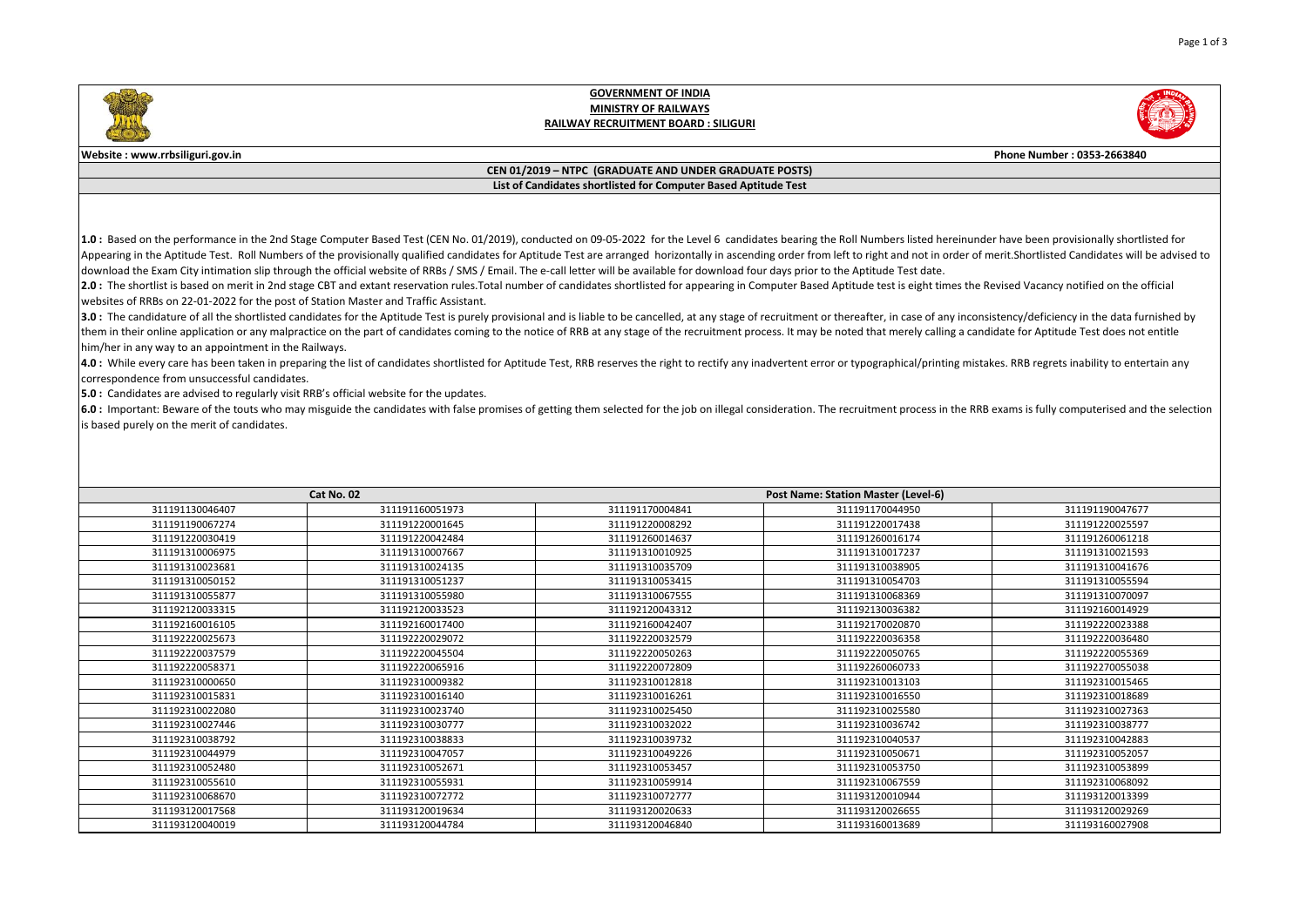

## **GOVERNMENT OF INDIA MINISTRY OF RAILWAYS RAILWAY RECRUITMENT BOARD : SILIGURI**



| Website: www.rrbsiliguri.gov.in                        |                 |                 |                 | Phone Number: 0353-2663840 |  |  |  |  |
|--------------------------------------------------------|-----------------|-----------------|-----------------|----------------------------|--|--|--|--|
| CEN 01/2019 - NTPC (GRADUATE AND UNDER GRADUATE POSTS) |                 |                 |                 |                            |  |  |  |  |
| 311193260006748                                        | 311193270002412 | 311193270006930 | 311193310000567 | 311193310001769            |  |  |  |  |
| 311193310002249                                        | 311193310002346 | 311193310003007 | 311193310003134 | 311193310003250            |  |  |  |  |
| 311193310003505                                        | 311193310003913 | 311193310005442 | 311193310005878 | 311193310006134            |  |  |  |  |
| 311193310006528                                        | 311193310007646 | 311193310008138 | 311193310008210 | 311193310008778            |  |  |  |  |
| 311194120011748                                        | 311194120015479 | 311194120016724 | 311194120021619 | 311194120041051            |  |  |  |  |
| 311194120045025                                        | 311194120045465 | 311194120052776 | 311194130008959 | 311194130015089            |  |  |  |  |
| 311194130022414                                        | 311194130024796 | 311194130024828 | 311194130025339 | 311194130027354            |  |  |  |  |
| 311194130028924                                        | 311194130031672 | 311194130042049 | 311194130054543 | 311194130059874            |  |  |  |  |
| 311194130061840                                        | 311194130064430 | 311194150009898 | 311194150011097 | 311194150012966            |  |  |  |  |
| 311194150015579                                        | 311194150042706 | 311194150049812 | 311194160010891 | 311194160011058            |  |  |  |  |
| 311194160022539                                        | 311194160024689 | 311194160025457 | 311194160025596 | 311194160026366            |  |  |  |  |
| 311194160026930                                        | 311194160029286 | 311194160035838 | 311194160037720 | 311194160041596            |  |  |  |  |
| 311194160042585                                        | 311194160050308 | 311194170009462 | 311194170014453 | 311194170019457            |  |  |  |  |
| 311194170029826                                        | 311194170037096 | 311194190020328 | 311194190027068 | 311194190027410            |  |  |  |  |
| 311194190039380                                        | 311194190041436 | 311194190048555 | 311194190061487 | 311194190062189            |  |  |  |  |
| 311194190062591                                        | 311194190064522 | 311194190067475 | 311194190069239 | 311194190070070            |  |  |  |  |
| 311194190070182                                        | 311194190071002 | 311194220008273 | 311194220009543 | 311194220010395            |  |  |  |  |
| 311194220021238                                        | 311194220022584 | 311194220025924 | 311194220028636 | 311194220029087            |  |  |  |  |
| 311194220030602                                        | 311194220032516 | 311194220033545 | 311194220035776 | 311194220038063            |  |  |  |  |
| 311194220038228                                        | 311194220041766 | 311194220044203 | 311194220050505 | 311194220056072            |  |  |  |  |
| 311194220056420                                        | 311194220058099 | 311194220059539 | 311194220059573 | 311194220060609            |  |  |  |  |
| 311194220060631                                        | 311194220061371 | 311194220061516 | 311194220062012 | 311194220062626            |  |  |  |  |
| 311194220062860                                        | 311194220063830 | 311194220067412 | 311194220067736 | 311194220070006            |  |  |  |  |
| 311194220070523                                        | 311194220070599 | 311194220070803 | 311194220070937 | 311194220071302            |  |  |  |  |
| 311194220071389                                        | 311194220071707 | 311194220071887 | 311194220072660 | 311194230027886            |  |  |  |  |
| 311194230045233                                        | 311194230048287 | 311194230071640 | 311194250024791 | 311194250027597            |  |  |  |  |
| 311194250046513                                        | 311194250051134 | 311194260009982 | 311194260014789 | 311194260016836            |  |  |  |  |
| 311194260017867                                        | 311194260018494 | 311194260018695 | 311194260020269 | 311194260020558            |  |  |  |  |
| 311194260021988                                        | 311194260022387 | 311194260026714 | 311194260027965 | 311194260031717            |  |  |  |  |
| 311194260034616                                        | 311194260037269 | 311194260040399 | 311194260041731 | 311194260042055            |  |  |  |  |
| 311194260043076                                        | 311194260045117 | 311194260052102 | 311194260057159 | 311194260059238            |  |  |  |  |
| 311194260060315                                        | 311194260061304 | 311194260064107 | 311194260066826 | 311194260068029            |  |  |  |  |
| 311194260068715                                        | 311194260071704 | 311194260072702 | 311194270020216 | 311194270035455            |  |  |  |  |
| 311194270043823                                        | 311194270051407 | 311194270052733 | 311194270055833 | 311194270066016            |  |  |  |  |
| 311194270070021                                        | 311194270070598 | 311194270071532 | 311194270071892 | 311194310010182            |  |  |  |  |
| 311194310011962                                        | 311194310015507 | 311194310015998 | 311194310016958 | 311194310020908            |  |  |  |  |
| 311194310024150                                        | 311194310024438 | 311194310026843 | 311194310029578 | 311194310031349            |  |  |  |  |
| 311194310034222                                        | 311194310034739 | 311194310035000 | 311194310036308 | 311194310039661            |  |  |  |  |
| 311194310040292                                        | 311194310042905 | 311194310051671 | 311194310052721 | 311194310054845            |  |  |  |  |
| 311194310055716                                        | 311194310065626 | 311194310067312 | 311194310068050 | 311194310068637            |  |  |  |  |
| 311194310069072                                        | 311194310069311 | 311194310069904 | 311194310070734 | 311194310070829            |  |  |  |  |
| 311194310071558                                        | 311194310071576 | 311194310072482 | 311194310072671 | 311194310072683            |  |  |  |  |
| 311194310072684                                        | 311194310072850 | 311195120002647 | 311195120003168 | 311195120005190            |  |  |  |  |
| 311195120006378                                        | 311195130003171 | 311195130004520 | 311195130006391 | 311195130016828            |  |  |  |  |
| 311195130020352                                        | 311195130061280 | 311195130061488 | 311195150021089 | 311195160051952            |  |  |  |  |
| 311195170000225                                        | 311195170003681 | 311195170004834 | 311195170007951 | 311195190001732            |  |  |  |  |